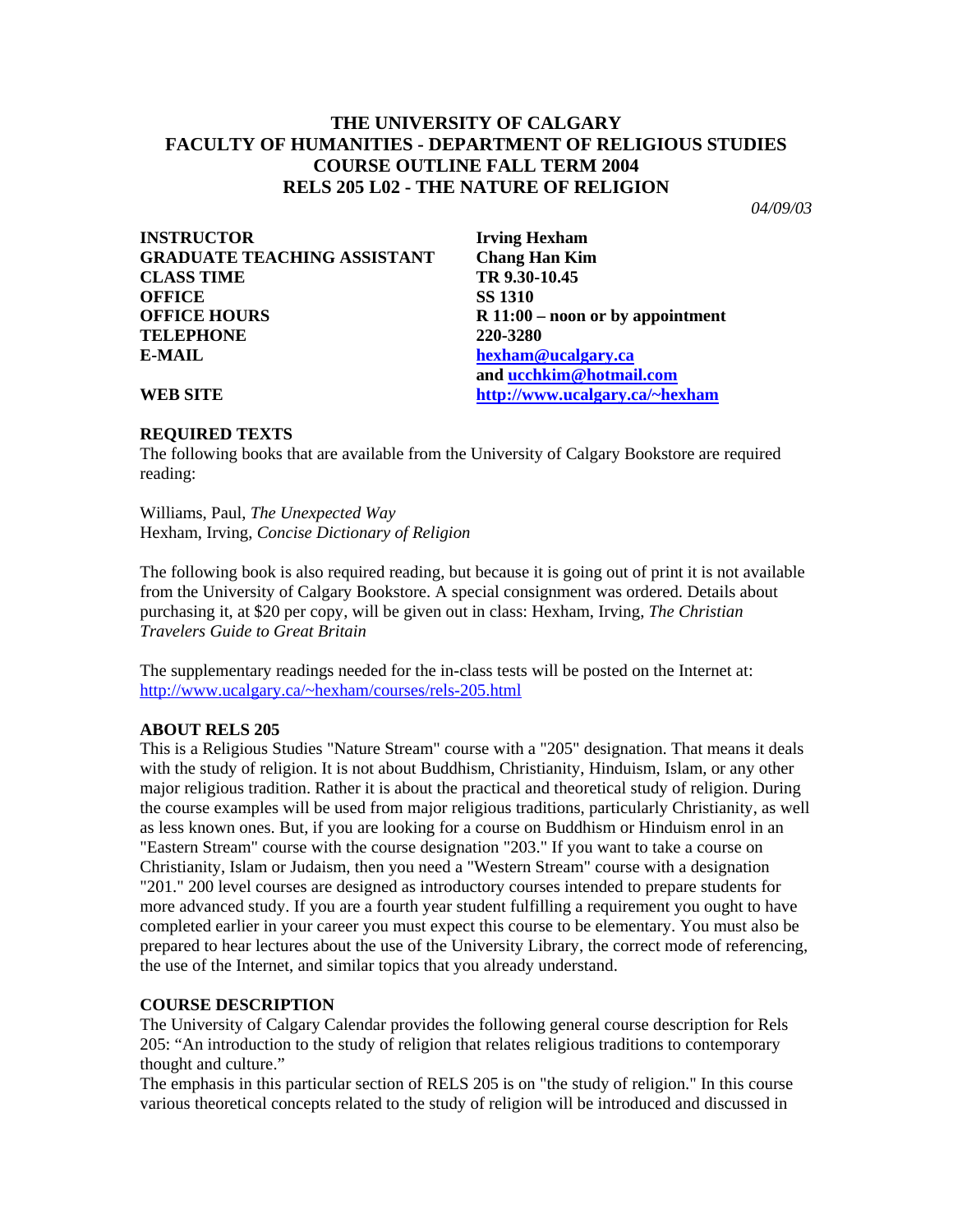specific historic and geographic settings. The setting for this year's coures is Great Britain – hence the travel guide.

An effort will be made to show how religious ideas relate to social and political life as well as practical pursuits such as modern tourism. The course is based on the lectures, seminars, and course readings. A number of films will be shown during the course to illustrate various topics discussed in the lectures.

The course begins with a discussion of various definitions of the term "religion" followed by an analysis of some key terms in the field of religious studies. The role of theory in the interpretation of religion will be examined through brief excerpts from the writings of Tom Paine, Ludwig Feuerbach and Karl Marx. Issues of academic scholarship, method and theory in the study of religion will be discussed. For a list of the weekly topics see the lecture outline which will be posted on the Web at the beginning of term.

## **COURSE REQUIREMENTS AND GRADING**

Lectures begin on September  $8<sup>th</sup>$  and end on December  $9<sup>th</sup>$ . November  $11<sup>th</sup>$  is Remembrance Day and the University is closed for mid-term break from November  $11^{th}$ - $14^{th}$ . On October  $21^{st}$  there will be a film as Prof. Hexham and Mr. Kim will be attending the Society for the Scientific Study of Religion's annual conference.

All tests will be based on the readings and lectures. The weighting for these course components is as follows:

| <b>First Test</b>   | <b>Thursday 14 October</b> – for this test you need to have read the assigned |     |  |  |
|---------------------|-------------------------------------------------------------------------------|-----|--|--|
|                     | passages in the Concise Dictionary and The Unexpected Way                     |     |  |  |
|                     |                                                                               | 40% |  |  |
| Second Test         | <b>Thursday 18 November</b> – for this test you need to have read the         |     |  |  |
|                     | assigned passages in the Concise Dictionary and the Christian Travelers       |     |  |  |
|                     | Guide to Great Britain                                                        |     |  |  |
|                     |                                                                               | 40% |  |  |
| Final Assignment    | <b>Thursday 9 December</b>                                                    | 10% |  |  |
| Class participation | for attending a one hour tutorial with Chang-Han Kim. The time will be        |     |  |  |
|                     | arranged in class.                                                            |     |  |  |
|                     |                                                                               | 10% |  |  |

For help with the tests visit the "doomsday" section on my course materials website.

A letter grade will be assigned for the course on the basis of the following number and letter grade scheme:

| A+ | $100 - 96$ | $95 - 90$ | $89 - 85$ |
|----|------------|-----------|-----------|
| B+ | $84 - 80$  | 79 - 75   | 74 - 70   |
|    | $69 - 65$  | $64 - 60$ | $59 - 55$ |
| D+ | 54 - 53    | 52-50     | Under 50  |

N.B. All written assignments will be graded with regard to both form and content.

#### **CORE COMPETENCIES**

At the end of this course students ought to be able to:

- a) appreciate the field of religious studies and some associated disciplines;
- b) understand the meaning of some key terms in religious studies such as myth and religion;
- c) think critically about religious arguments;